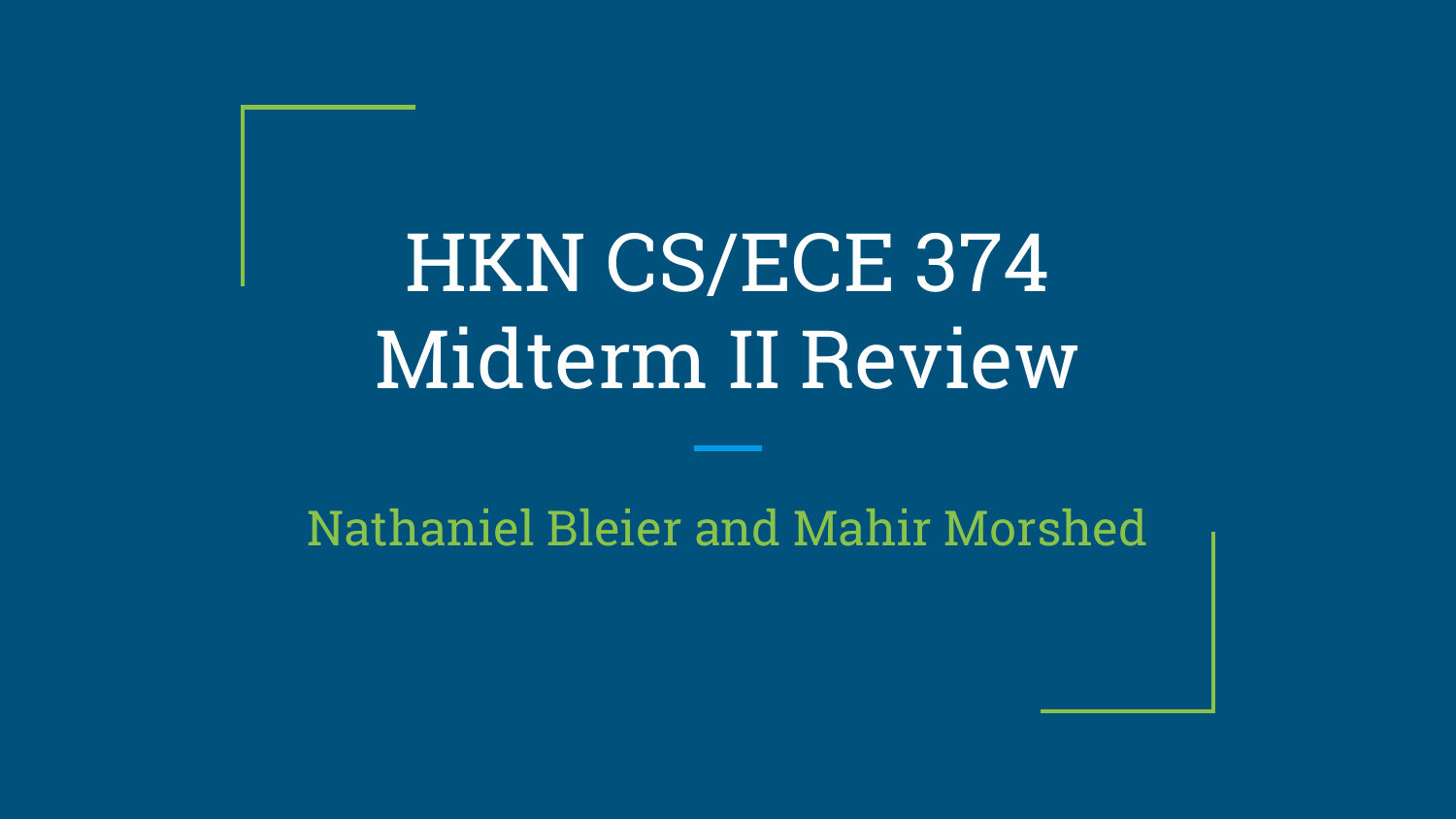## Outline

- Divide and Conquer Algorithms
	- Quick Sort (with Quick Select)
	- Karatsuba
	- (Binary Search, Mergesort if requested)
- Dynamic Programming
	- What is DP?
	- Outline of a dynamic programming solution
	- Example problem/solution
- Graphs
	- Review of definitions
	- Whatever-first-search
	- Topological ordering and topological sorting
	- Cycle Detection
- Shortest Path
	- Unweighted Graph (breadth-first search)
	- Djikstra's algorithm
	- Bellman-Ford
	- DAG's
- Potpourri
	- What is greedy?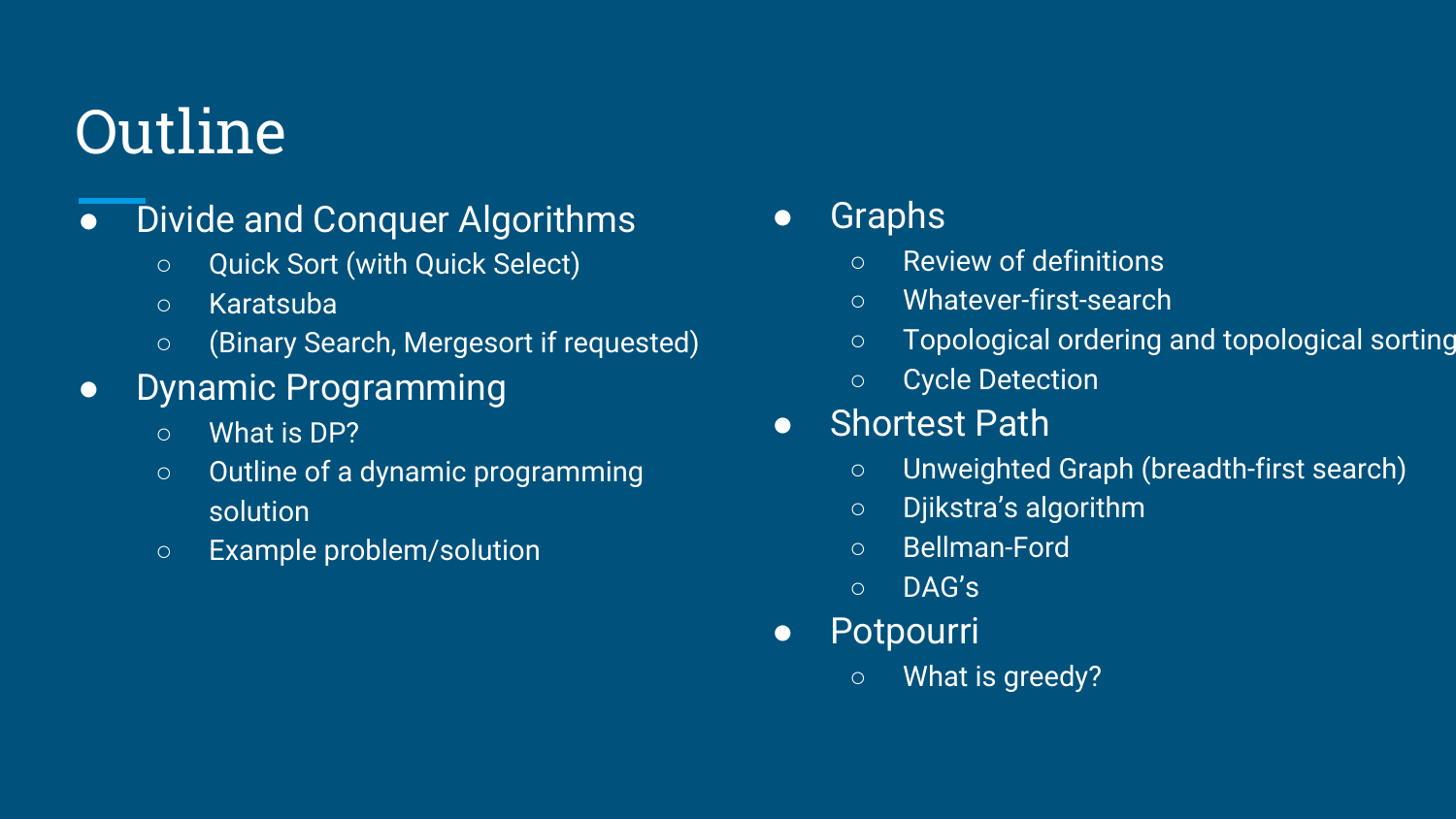### Divide and Conquer - Quick [Search | Select]

*● Split your problem into smaller, complementary versions of the same problem!*

| Input: S O R T I N G E X A M P $\lfloor \cdot \rfloor$                                                                          |  |  |  |  |  |  |  |
|---------------------------------------------------------------------------------------------------------------------------------|--|--|--|--|--|--|--|
|                                                                                                                                 |  |  |  |  |  |  |  |
|                                                                                                                                 |  |  |  |  |  |  |  |
| Choose a pivot: S 0 R T I N G E X A M P L<br>Partition: A G E I   L   N R 0 X S M P T<br>Recurse: A E G I   L   M N 0 P R S T X |  |  |  |  |  |  |  |

A quicksort example.

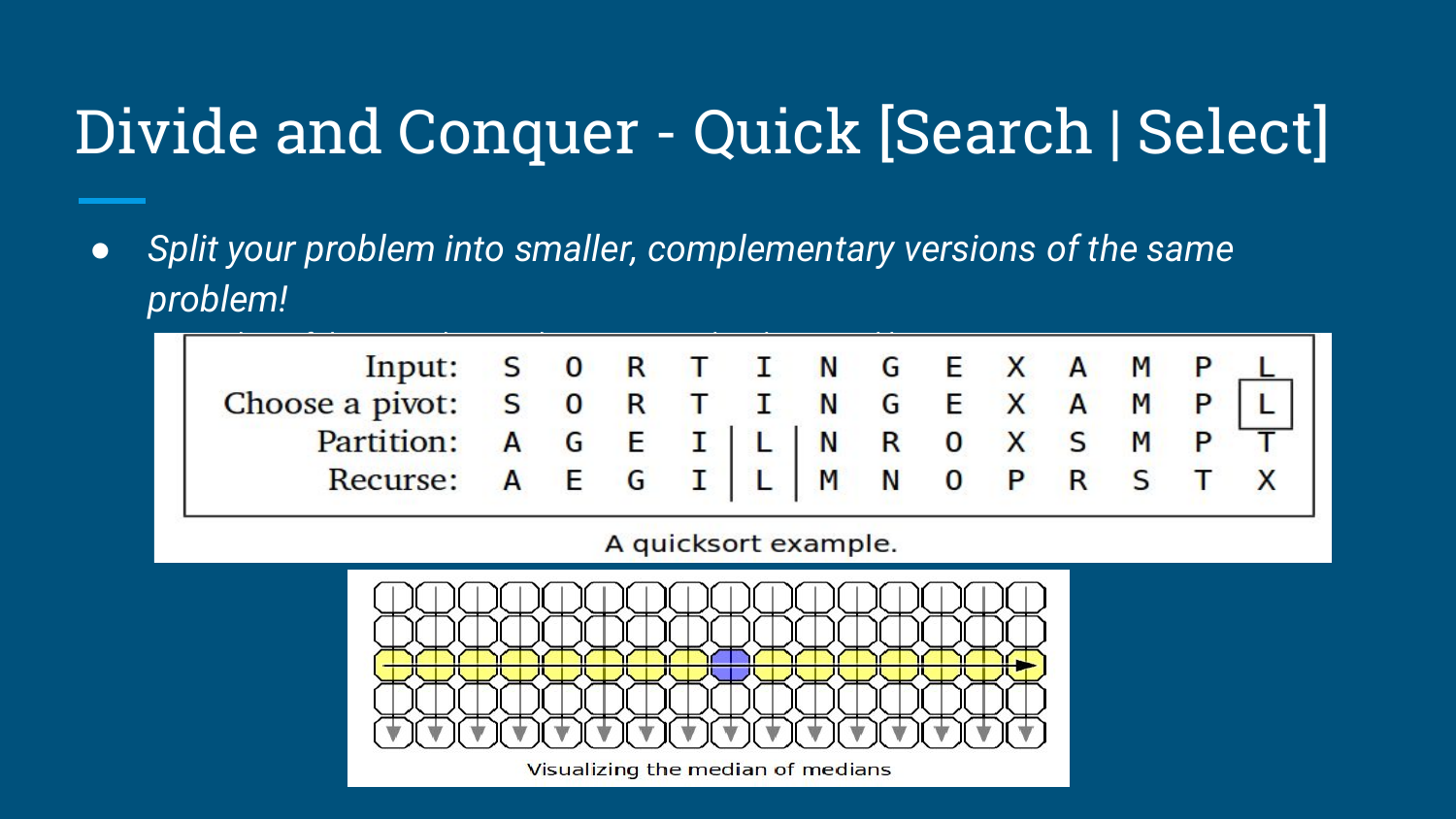```
MOM5SELECT(A[1..n],k):if n < 25use brute force
else
     m \leftarrow \lceil n/5 \rceilfor i \leftarrow 1 to m
           M[i] \leftarrow \text{MEDIANOFFIVE}(A[5i-4..5i]) (Brute force!))
     mom \leftarrow \text{MomSELECT}(M[1..m], [m/2]) \qquad \langle \text{Recursion!} \rangler \leftarrow PARTITION(A[1...n], mom)
     if k < r\langle(Recursion!))
           return MOMSELECT(A[1..r-1],k)else if k > rreturn MOMSELECT(A[r+1..n], k-r) ((Recursion!))
     else
           return mom
```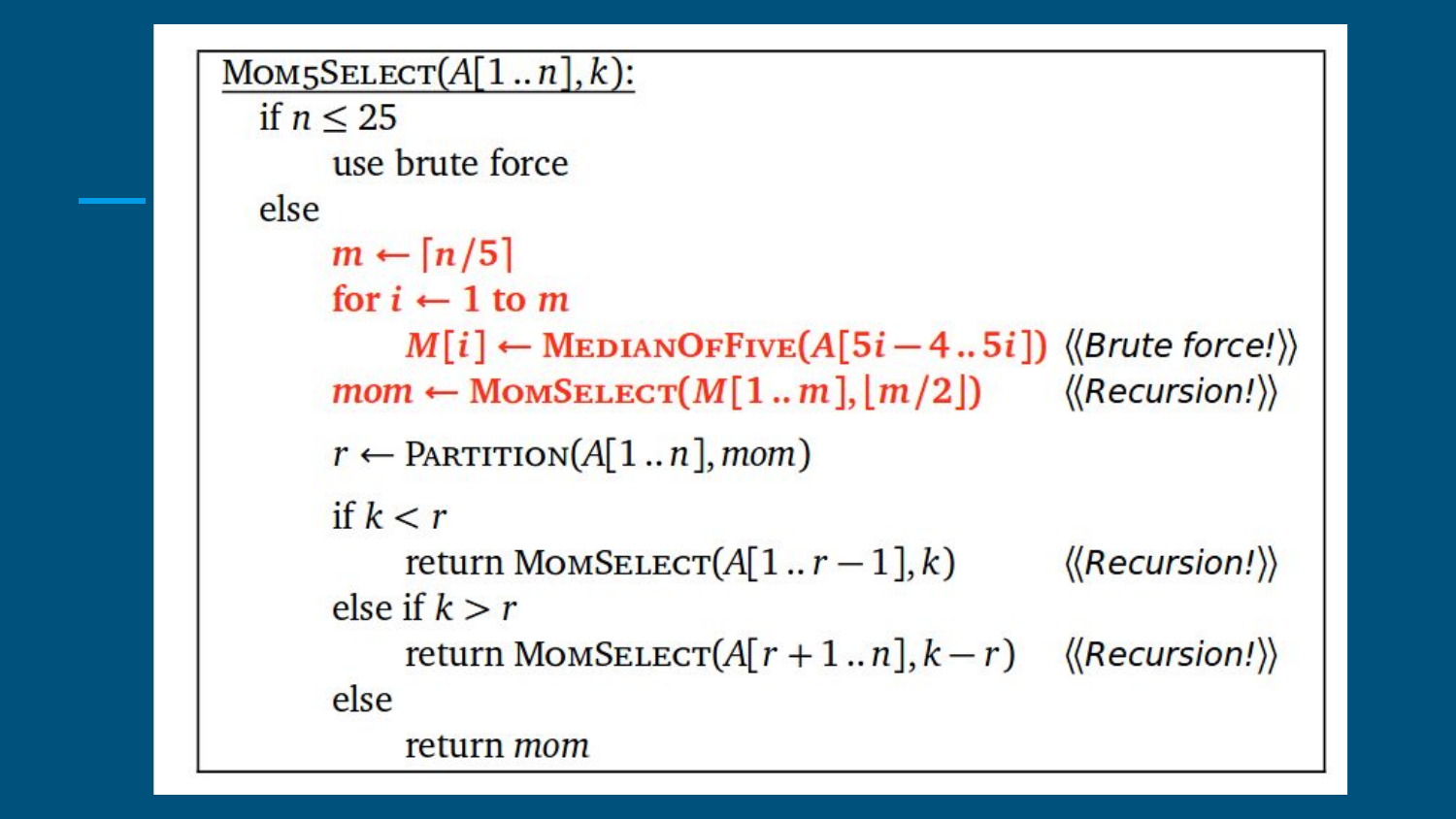### Divide and Conquer

- Karatsuba (Карацуба, not からつば): O(n^1.585) multiplication algorithm
	- Turns 4 multiplies and 1 add into 3 multiplies and 3 adds (cheaper to add)
- Binary searches
	- Should be familiar from a data structures course!
	- In practice, problems based on this require reconsideration of the bounds of the search space on each level of recursion
- Mergesort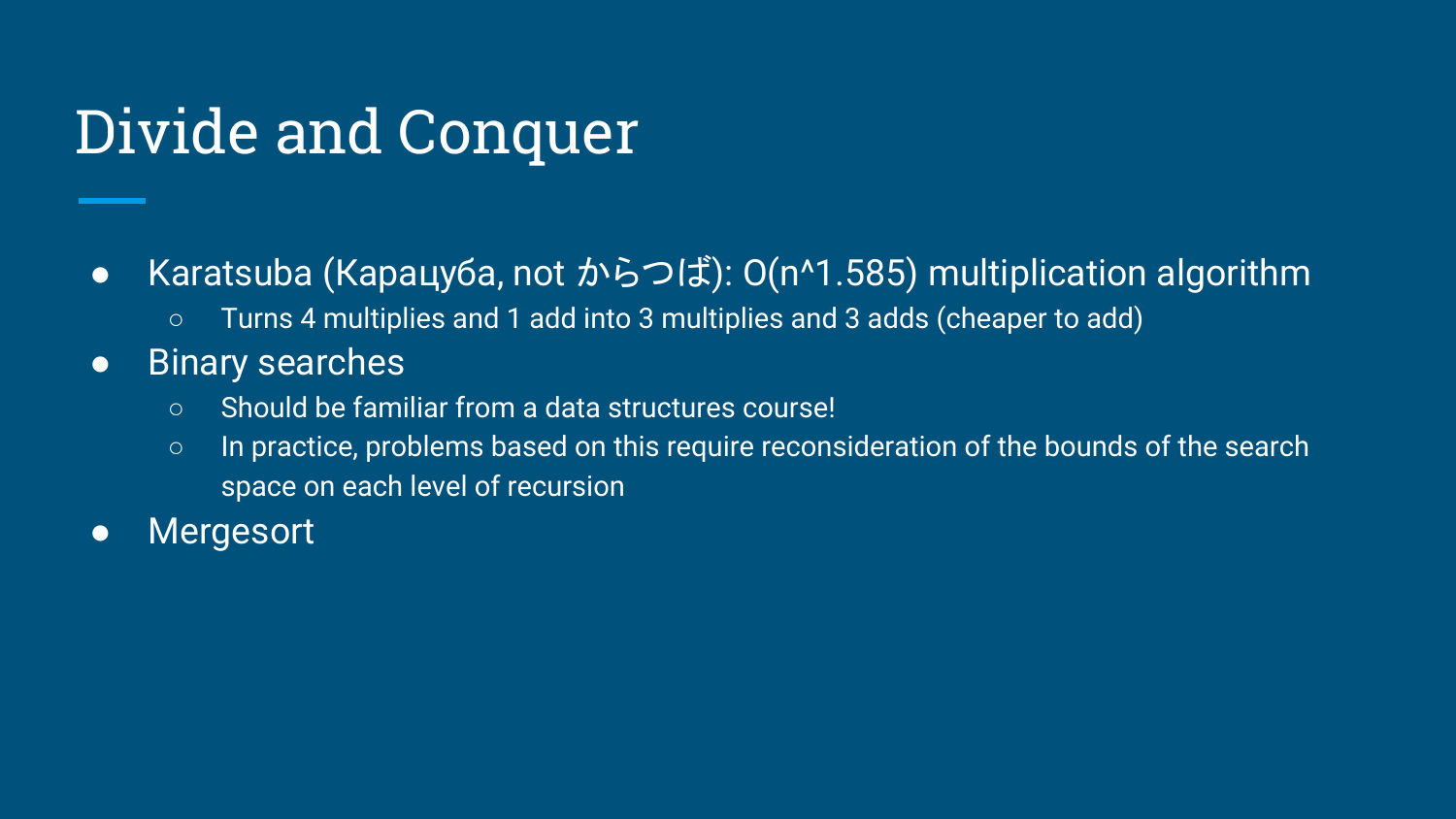Given an  $m$  row by  $n$  column array  $A$  in which, for all indices  $(h,k)$ ,  $A(h,k)$  >=  $A(j,i)$  where  $j < h$  or  $k < i$  or both, describe and analyze an algorithm that determines whether a value is present in A.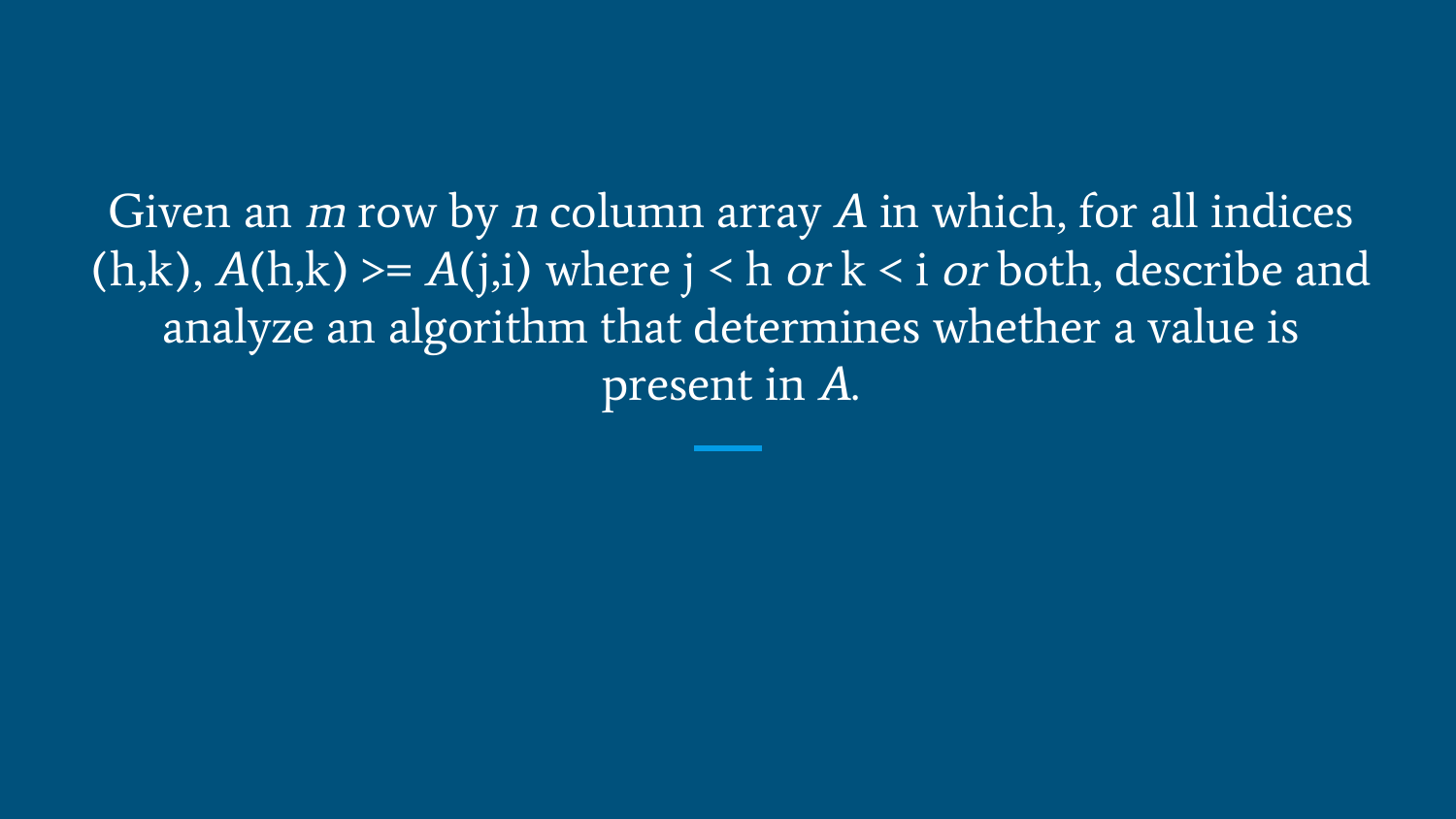#### Dynamic Programming

- A problem has an *optimal substructure* if an optimal solution can be obtained from the optimal solutions of its sub-problems.
	- Shortest path from a start node to an end node in a graph
	- The basis for Bellman's equation and Principle of Optimality
- The subproblems of a problem are *overlapping* if, in solving the problem, the solutions to the subproblems are used more than once.
	- Fibonacci equation
	- This suggests the use of memoization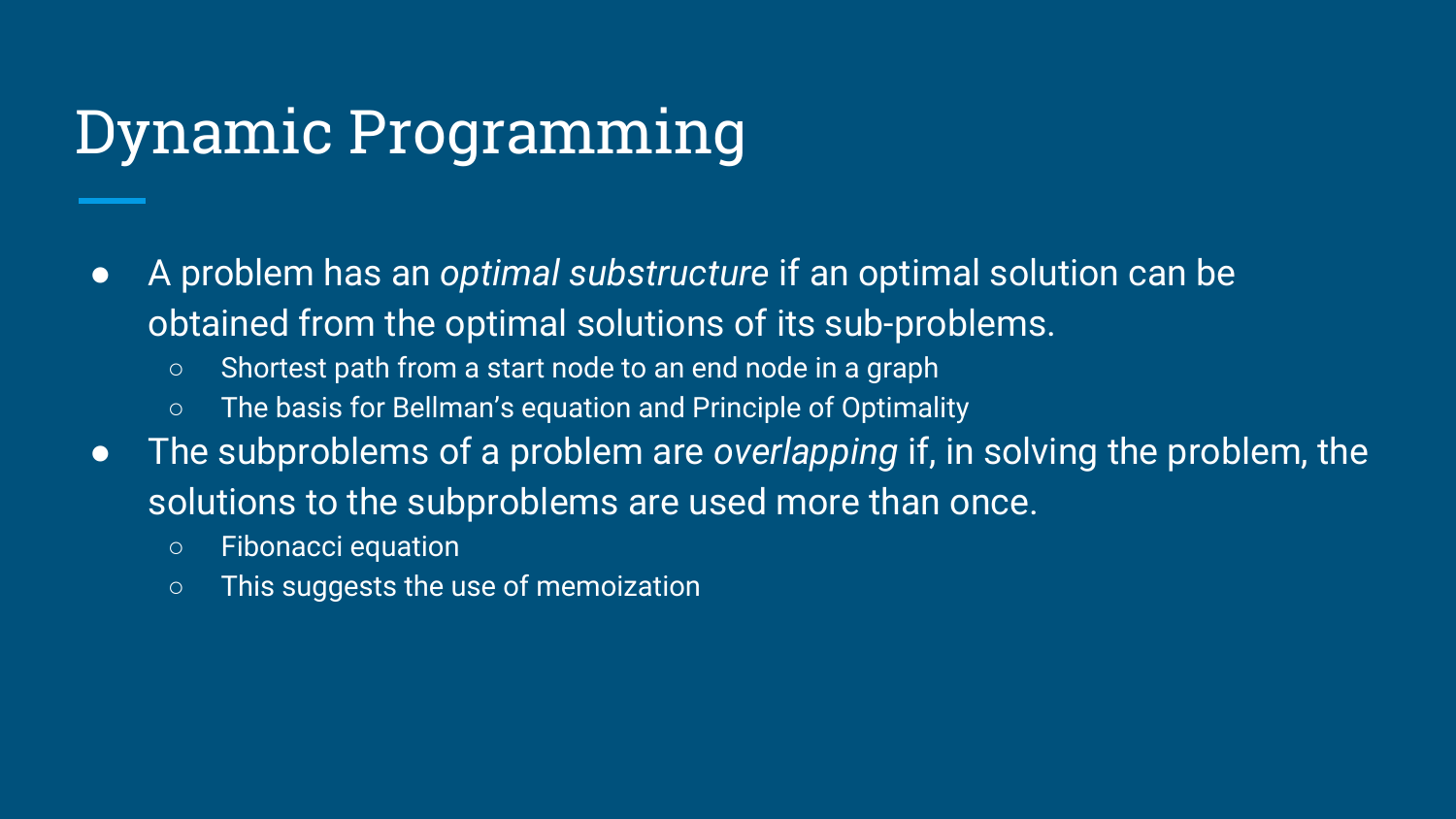#### Dynamic Programming

Suppose a problem has both an optimal substructure and overlapping subproblems.

The natural approach to such a problem would be to recursively (iteratively) solve subproblems (smallest to largest) while memor?izing the results. This is called dynamic programming.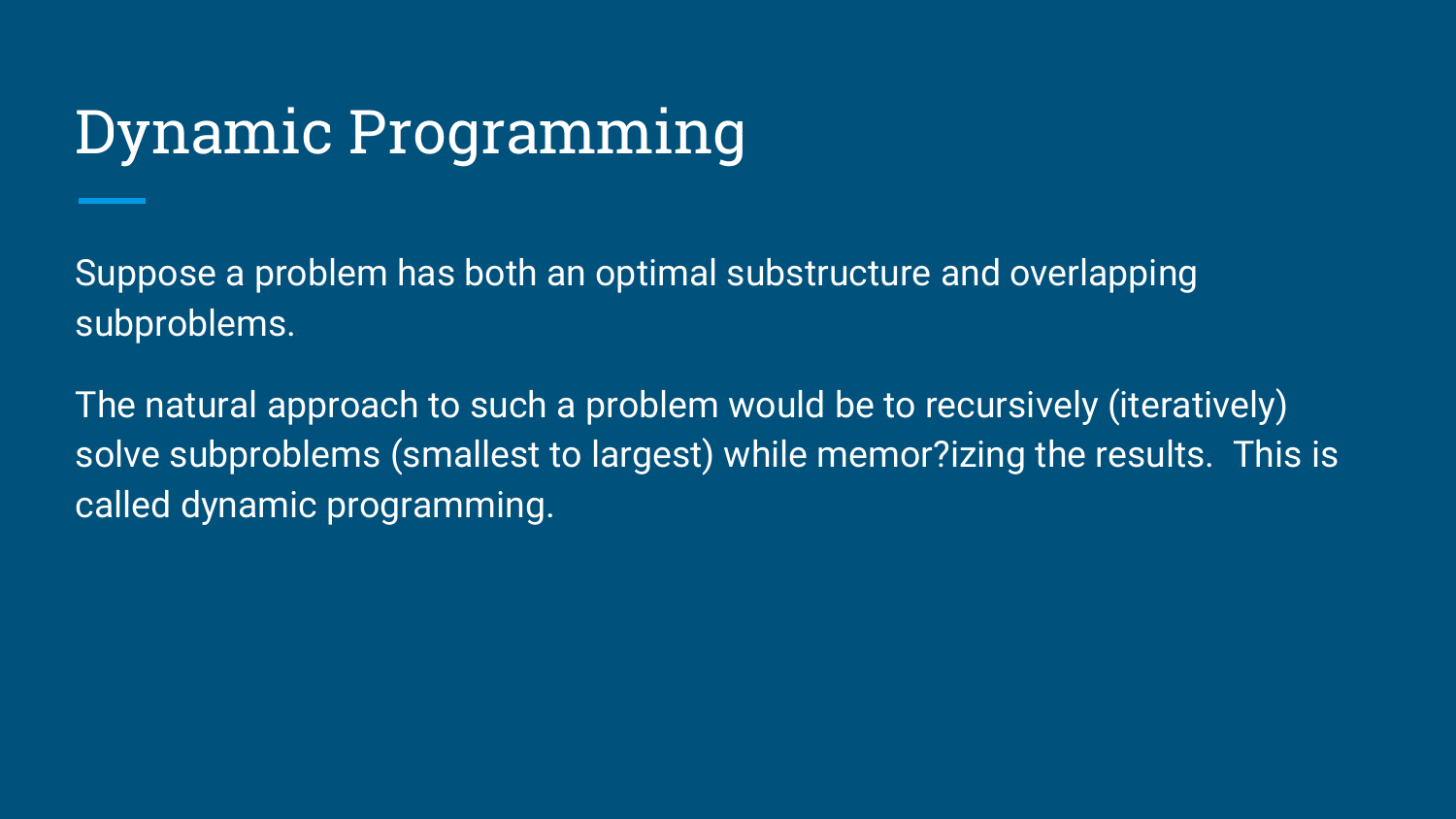#### Dynamic Programming - Natural Structure

Since a dynamic programming problem has some number of initial smallest/base subproblems, and each subproblem must be solved before its parent problem can be solved, a dynamic programming problem has the structure of a directed acyclic graph.

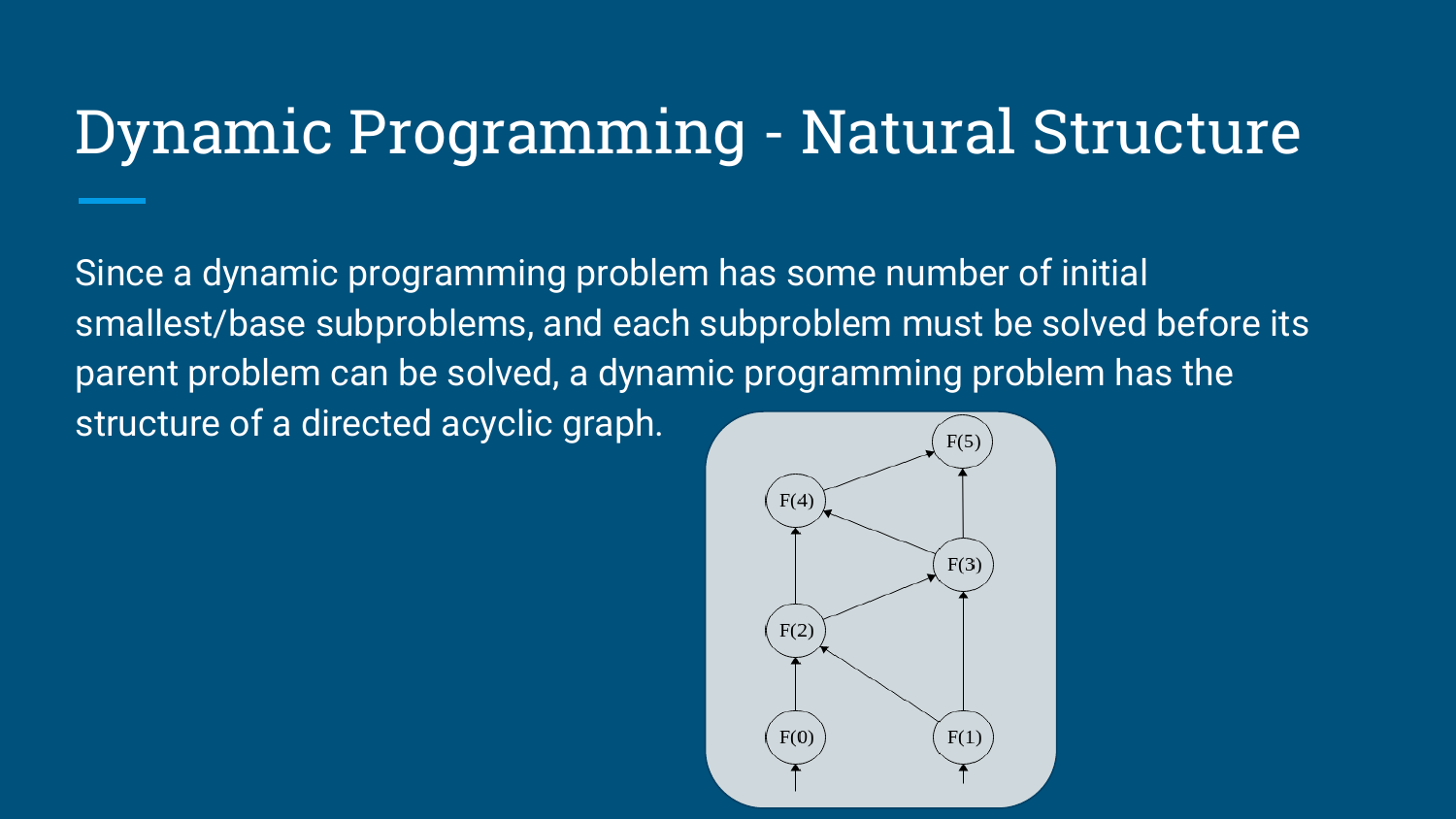#### Dynamic Programming - Efficient Structure

Due to the design of computers which execute dynamic programming algorithms (caches, TLBs), these algorithms run much faster (actual time) on data structures which are contained in contiguous memory than on node-pointer based data structures:

#### $[F(0), F(1), F(2), F(3), F(4), F(5)]$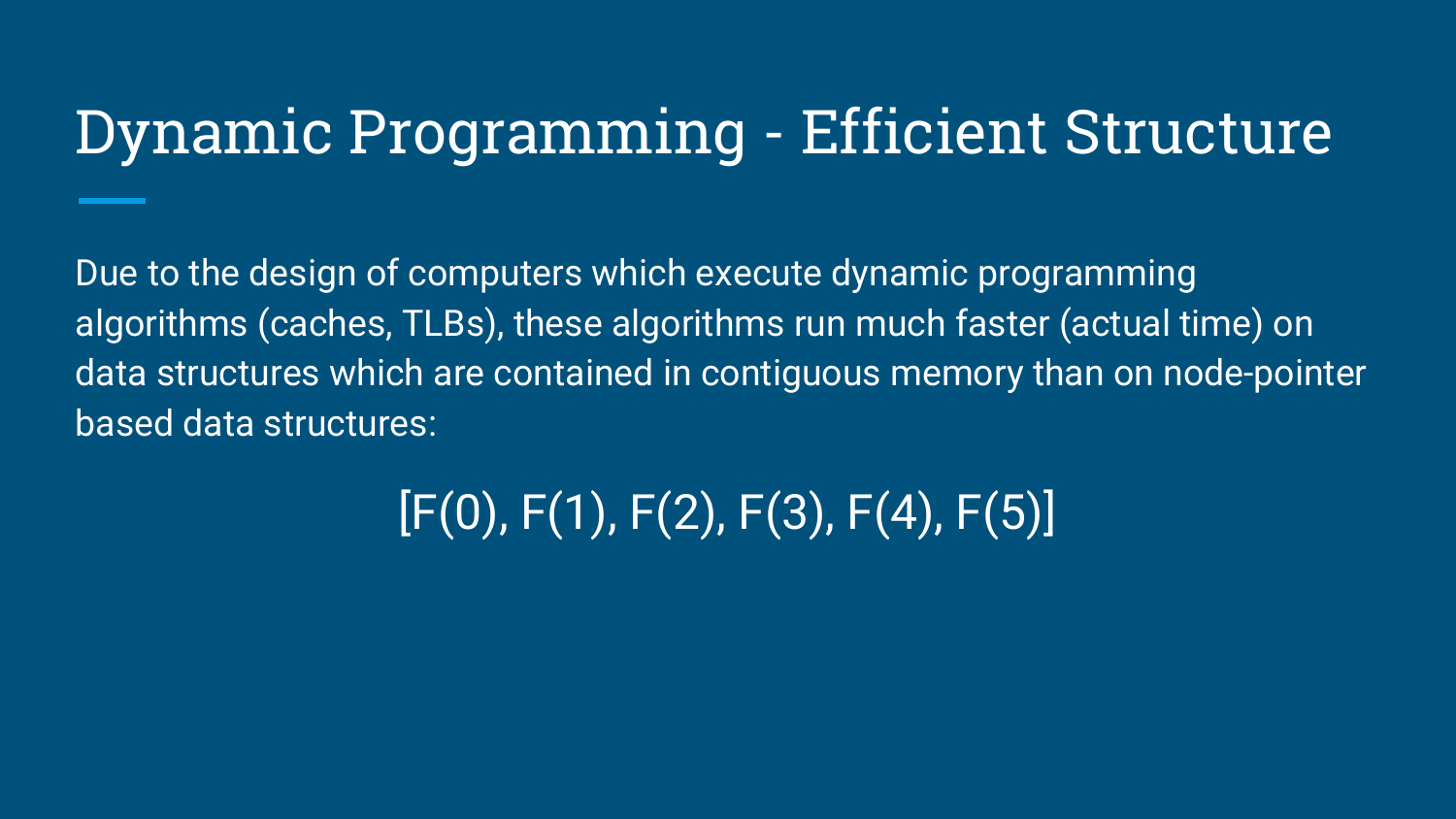### Dynamic Programming - What Right Looks Like

- **1. An English description of the underlying recurrence**
- 2. The details of that recurrence (as an equation)
- 3. The top level function call which will recursively solve the problem
- 4. The memoization data structure (typically as an *n*-dimensional array, or as a DAG)
- 5. An evaluation order (of the cells in the array or nodes in the DAG)
- 6. Runtime analysis

(See how pseudocode is absent from this list?)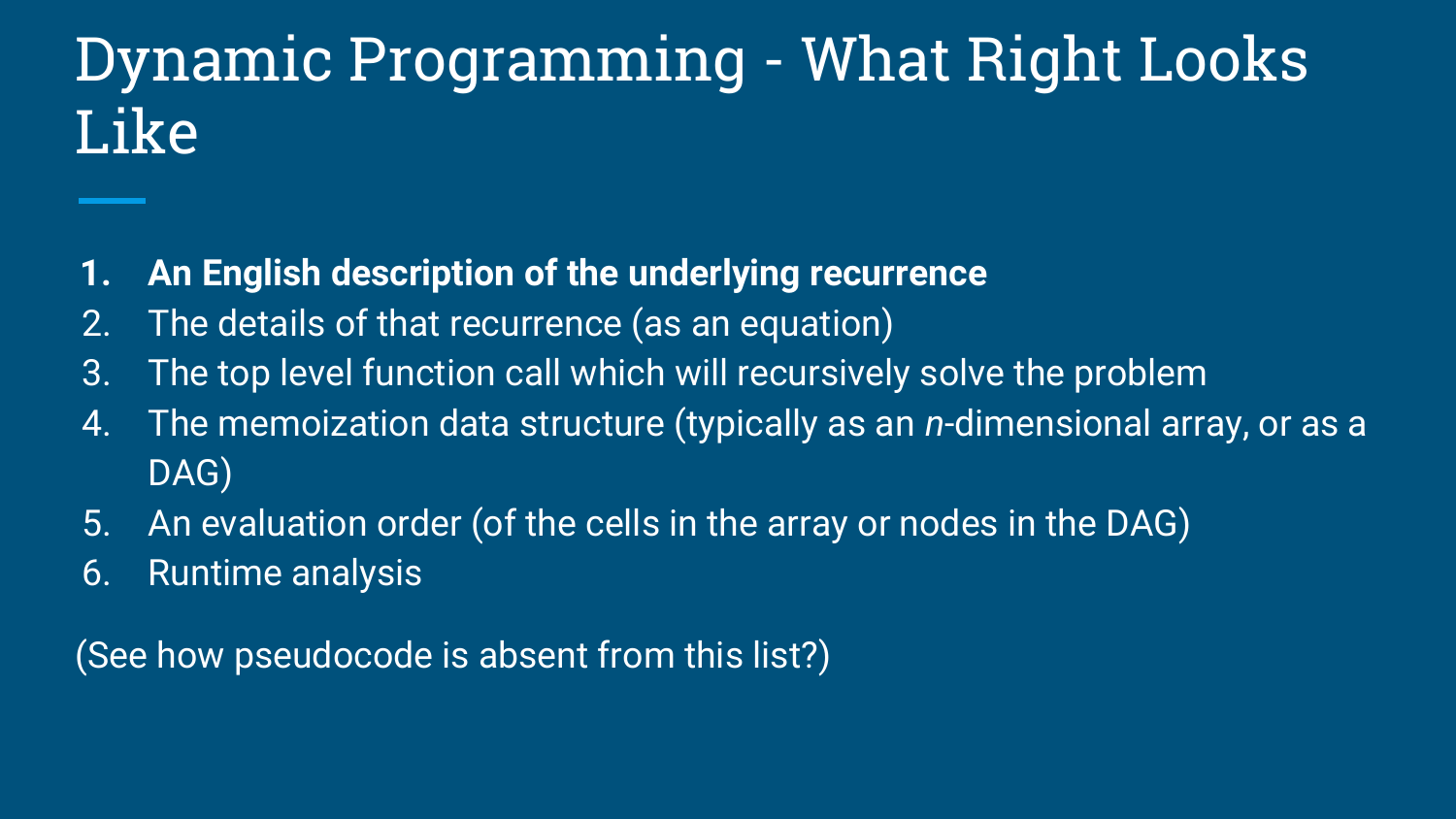Suppose we want to split an array of integers A[1..n] into *k* contiguous intervals that partition the sum of values in A as evenly as possible. Specifically, define the *quality* of such a partition as the minimum over all *k* intervals of the sum of the values in that interval; our goal is to maximize quality.

#### For example, given

*A* = [1, 6, -1, 8, 0, 3, 3, 9, 8, 8, 7, 4, 9, 8, 9, 4, 8, 4, 8, 2] and *k* = 3, the max quality is 35 due to the optimal partition: [1, 6, -1, 8, 0, 3, 3, 9, 8 | 8, 7, 4, 9, 8 | 9, 4, 8, 4, 8 2] which has sums of 37, 36, and 35 respectively.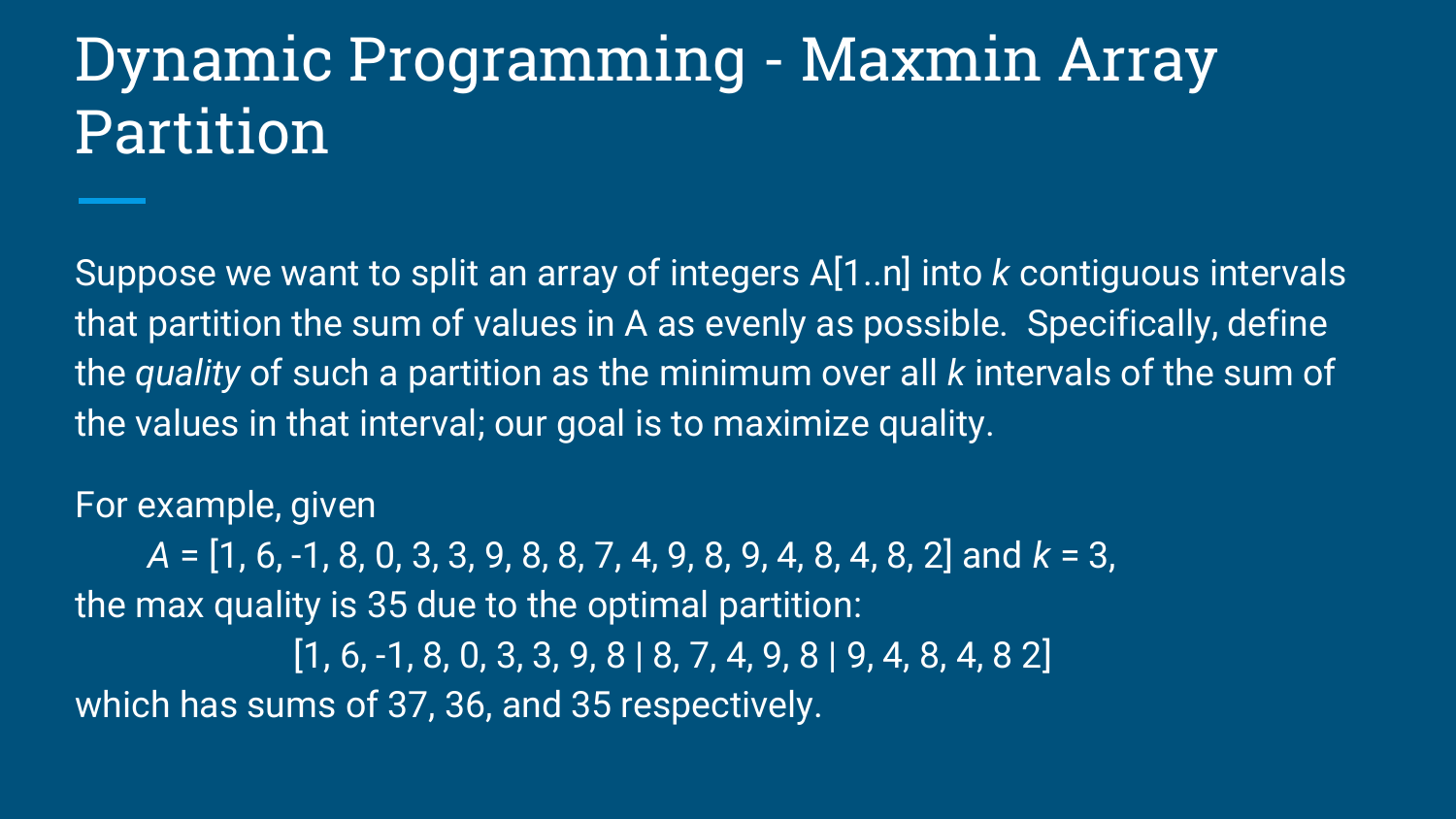1. English Description:

We define the function *Q* as follows:

Let *Q(i, j)* := The max quality of the suffix A[j..n] using *i* sets in the partition.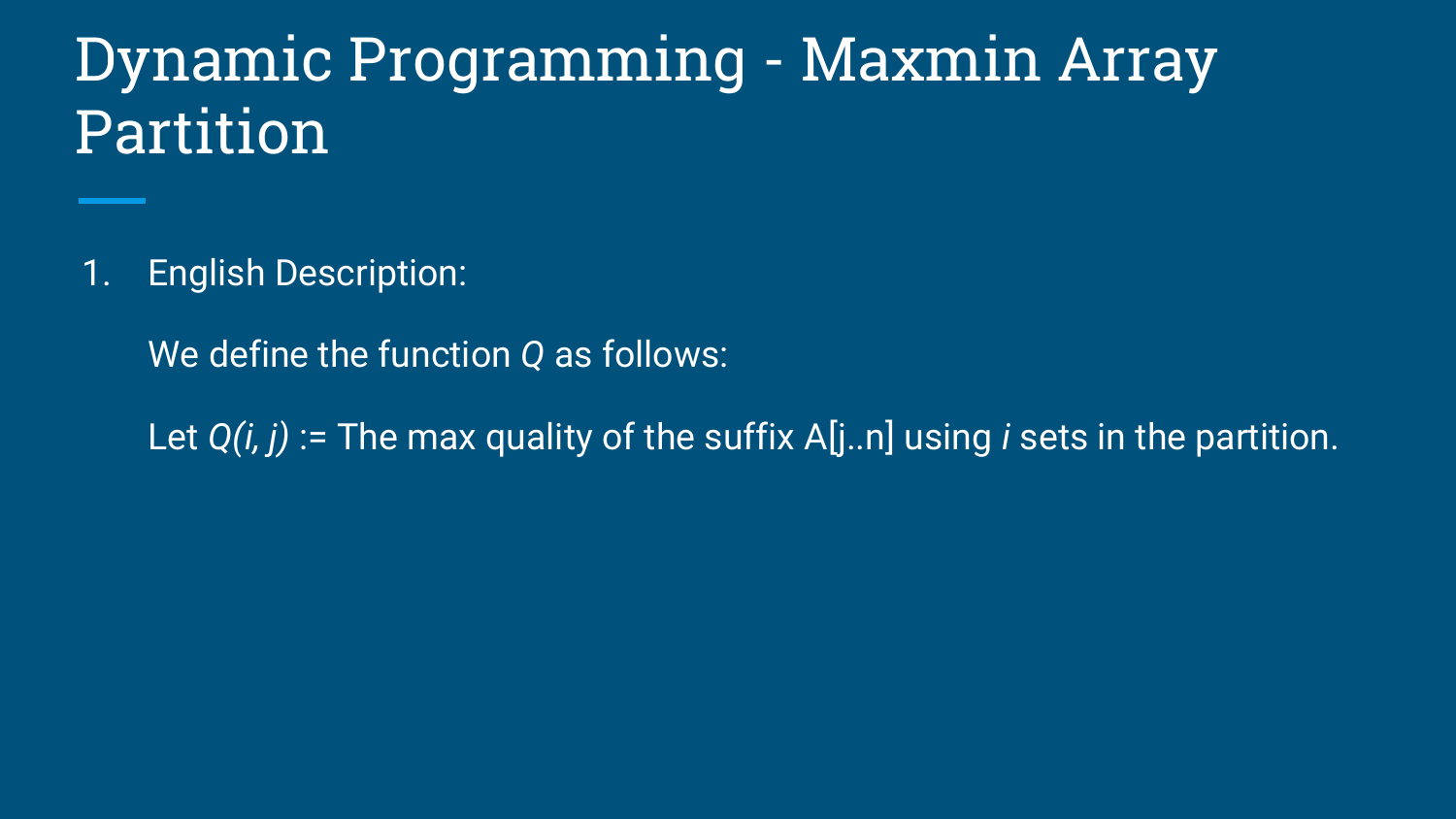2. The details of the recurrence:

Let  $F(i, j) := \sum_{k = i}^{j} A[k]$ Then  $Q(i, j) = \begin{cases} -\infty & j > n \\ F(i, j) & i = 1 \\ \max_{j \leq p \leq n} \min \{F(j, p), Q(p+1, i-1)\} & \text{else} \end{cases}$ 

#### 3. Top level function call: *Q(k, 1)*.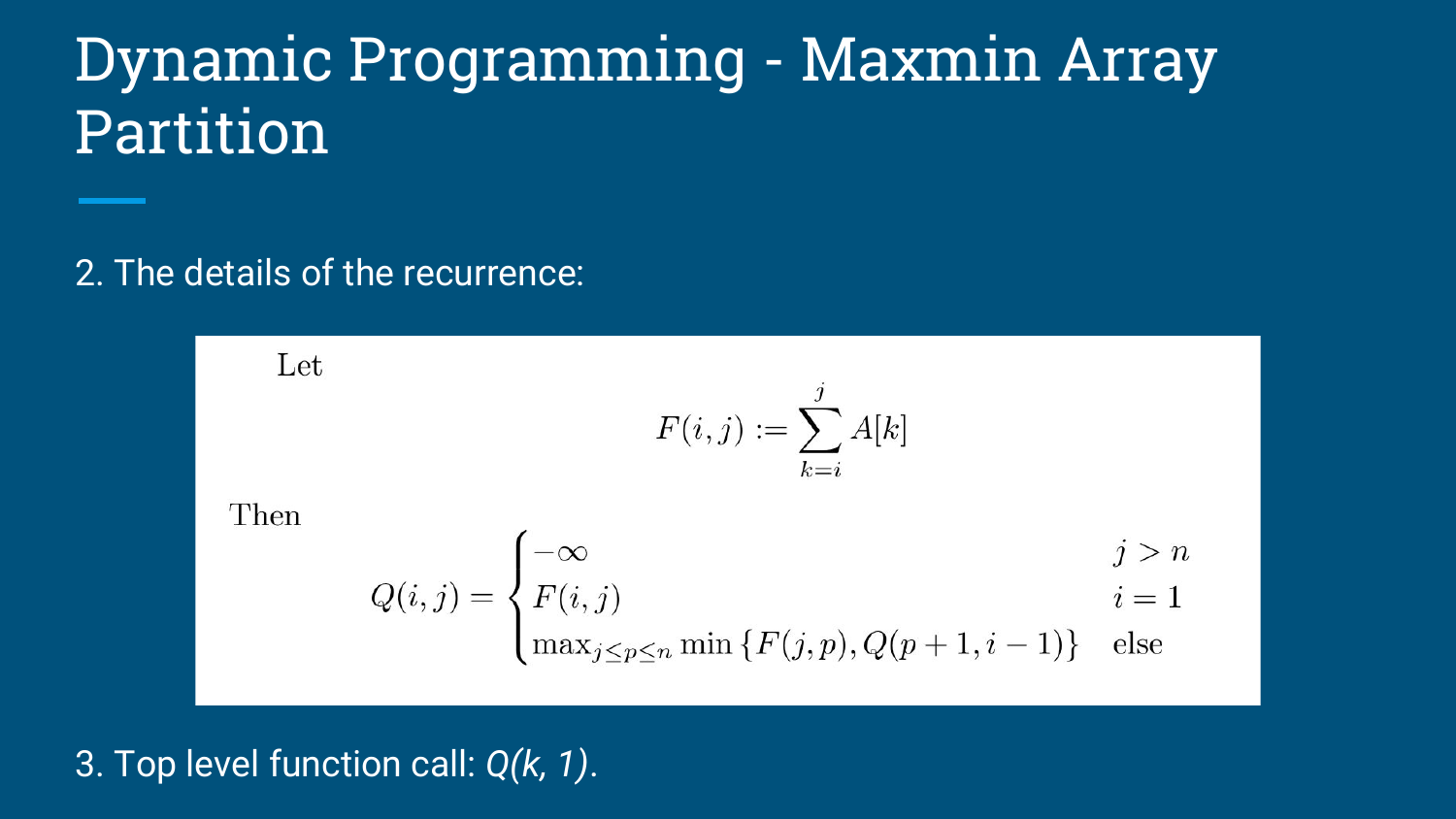4. The memoization data structure:

*Q* is memoized as an array of *k* rows with *n* columns

5. An evaluation order:

As pseudocode:

For col from n to *1*: For row from 1 to *k*: Evaluate *Q(row, col)*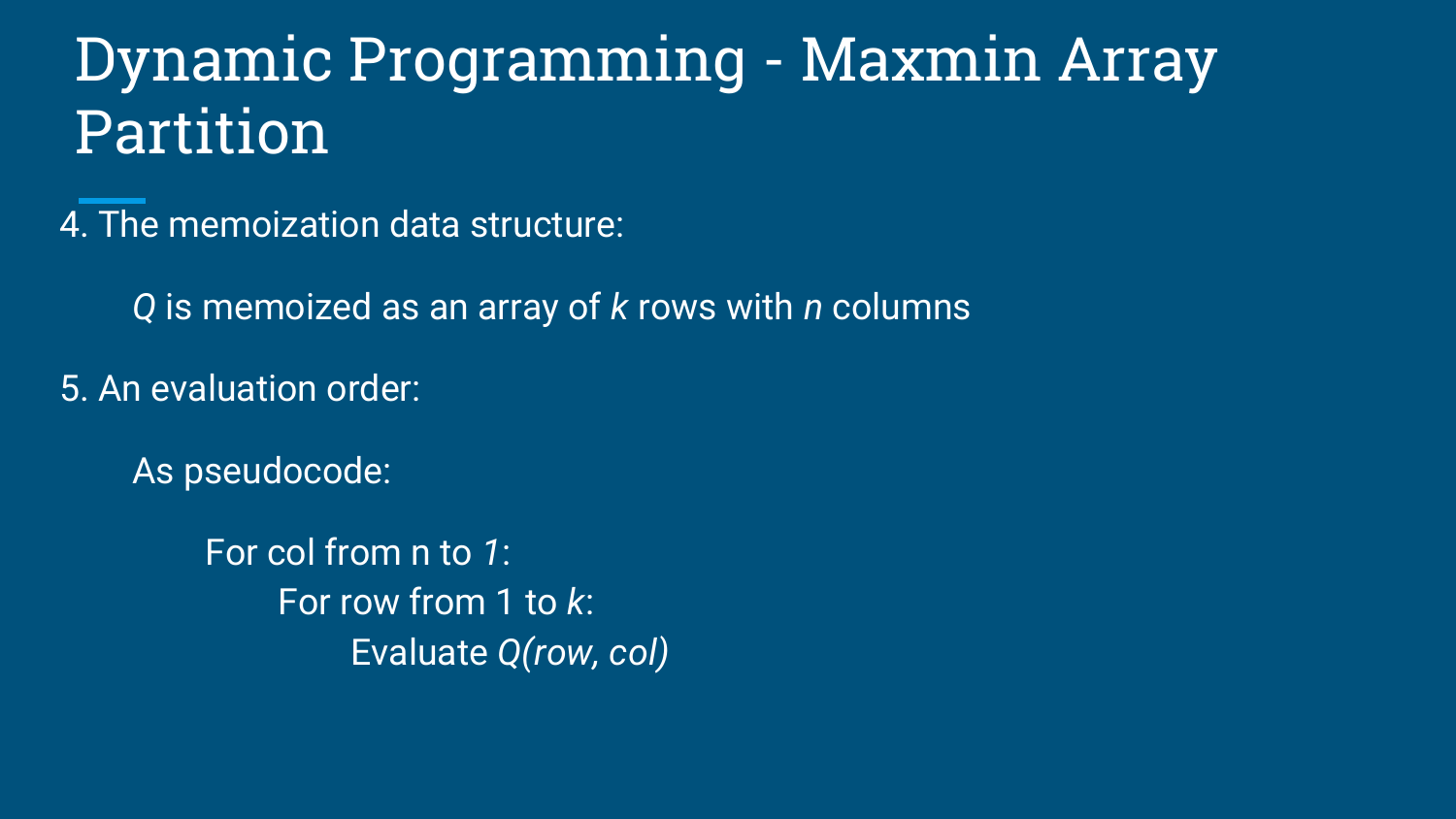- 6. Run-time analysis
- Memoizing *F* is O(*n^2*).

The *Q* array has *nk* entries, each of which looks up O(*n*) previous table entries. Thus filling out *Q* is O(*n^2k)*.

The overall runtime is  $O(n^2k + n^2) = O(n^2k)$ .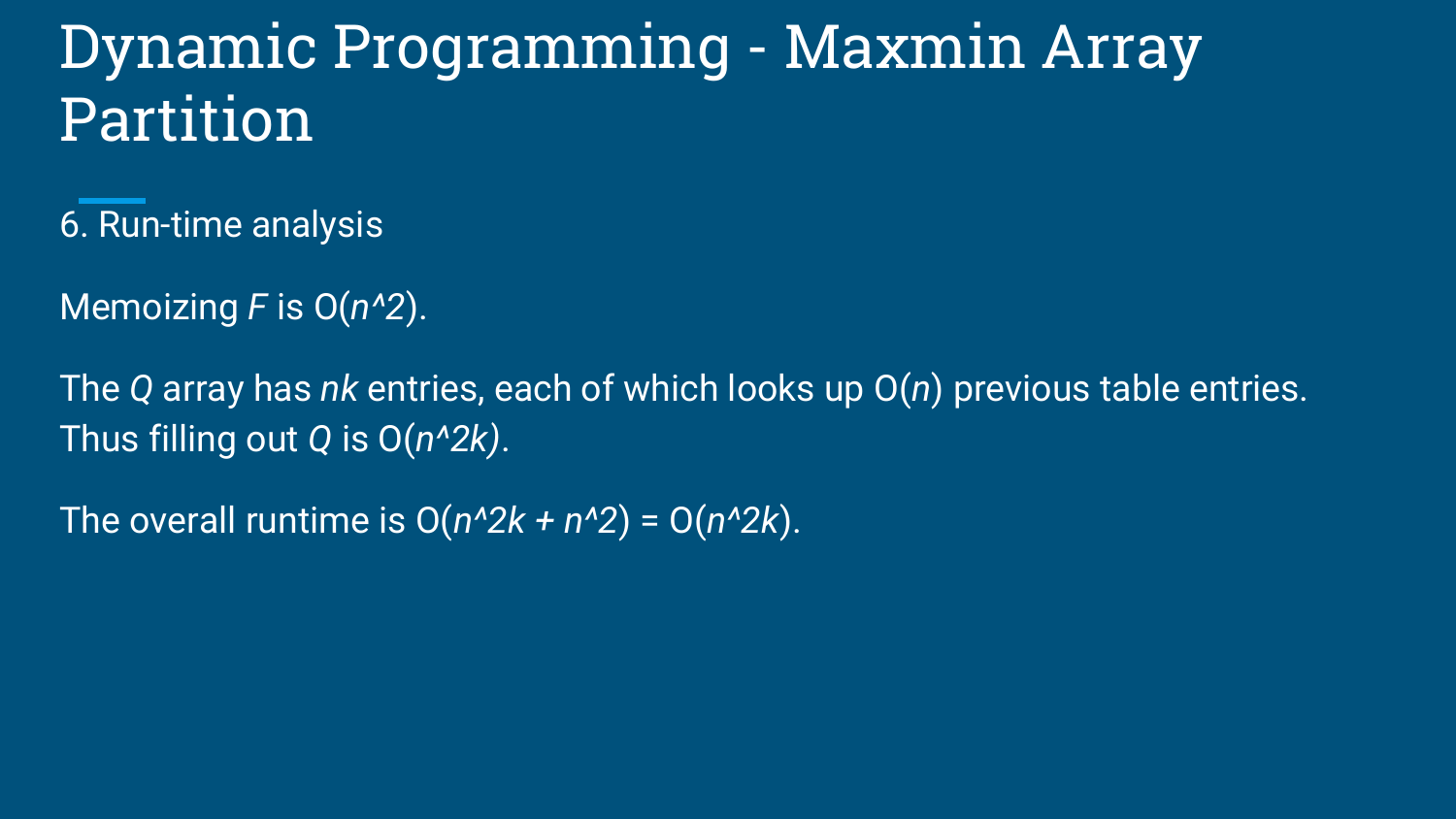## Graphs - Terminology

- Sources
- Sinks
- Walks
- Paths
- Negative cycles
- Strongly connected components
- N-coloring
- Hamiltonian
- Ordering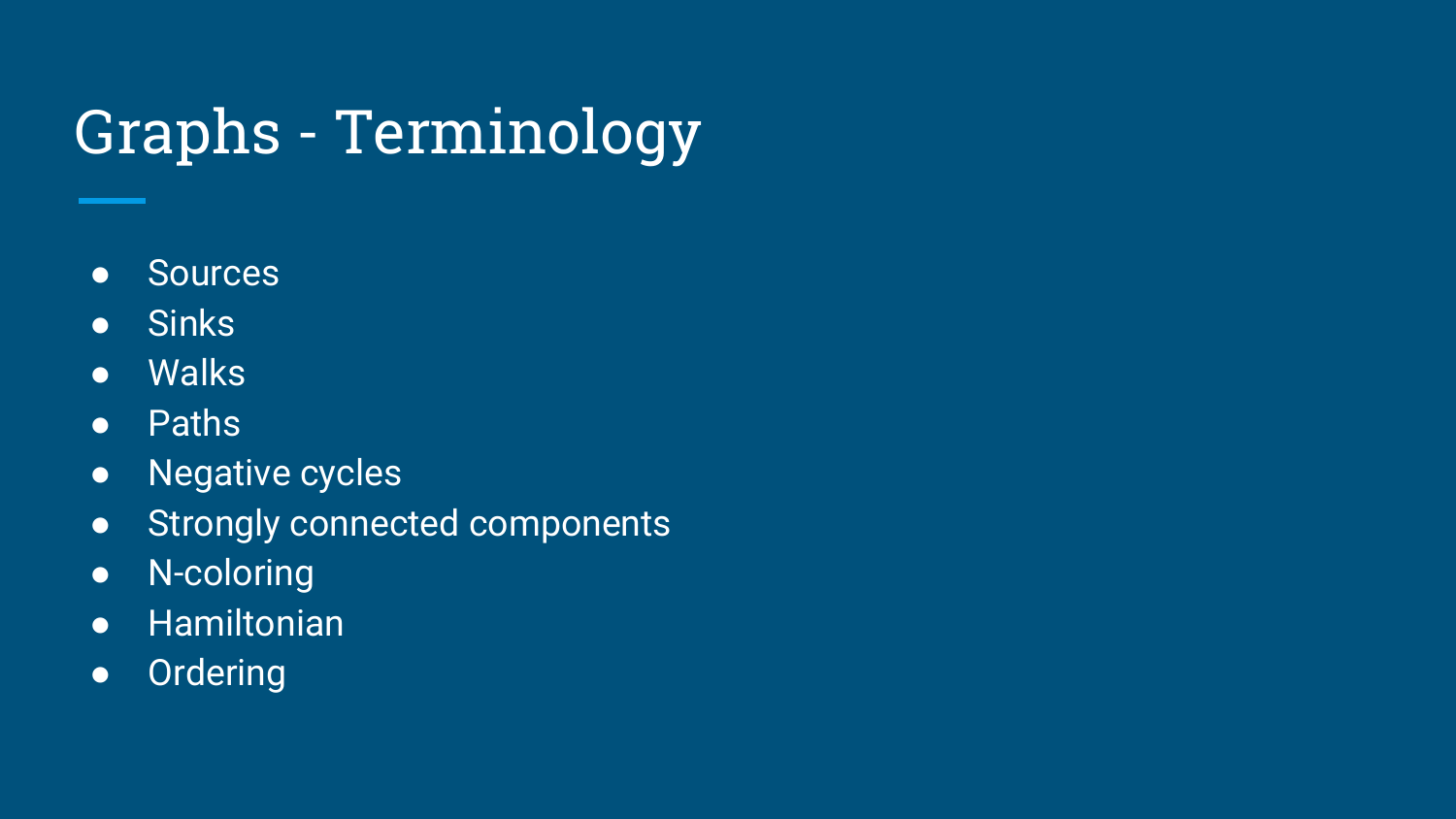### Graphs

- Whatever (depth, breadth, best)-first search O(|V|+|E|)
	- Should be familiar from a data structures course!
	- Stack -> depth, Queue -> breadth, Priority Queue -> best
- Dijkstra's algorithm O(|E|+|V| log |V|)
	- Also should be familiar from a data structures course!
	- greedy, but no need to prove the correctness of its cost function
- Bellman-Ford-... algorithm O(|E||V|)
	- Shortest-path algorithm relying on single source--uses DP
- Floyd-Warshall O(|V|^3)
	- Shortest-path algorithm relying on producing all-pairs comparisons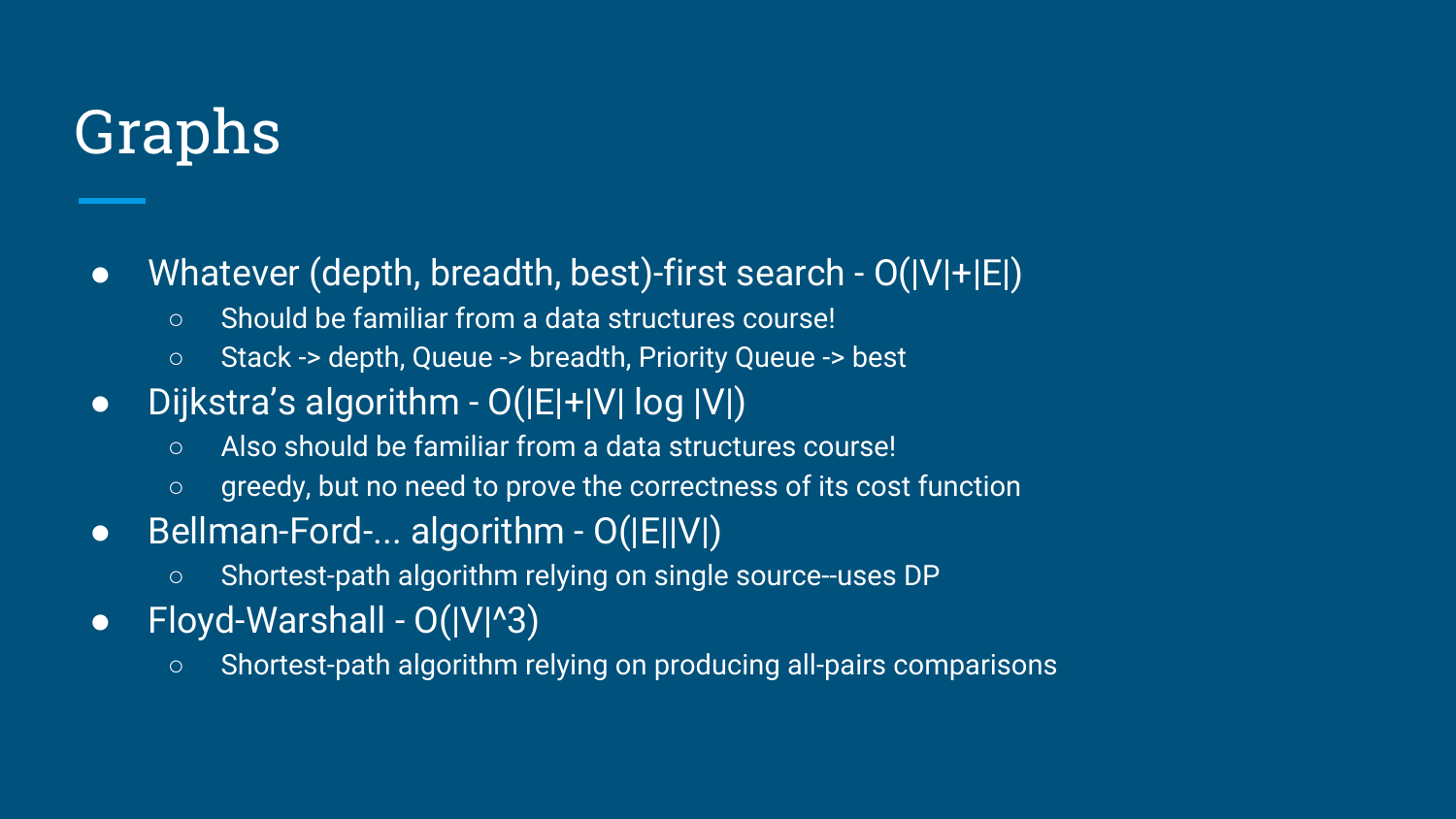#### Directed <u>A</u>cyclic Graphs

- Let [v1, v2, ... , vN] be an ordering of a graph's nodes such that for all *i < j*, there does not exist an edge vj -> vi. This ordering is called a *topological ordering*.
- A graph is a DAG if and only if it has a topological ordering.
- A DAG may have up to |*V*|*!* topological orderings (when does this occur?)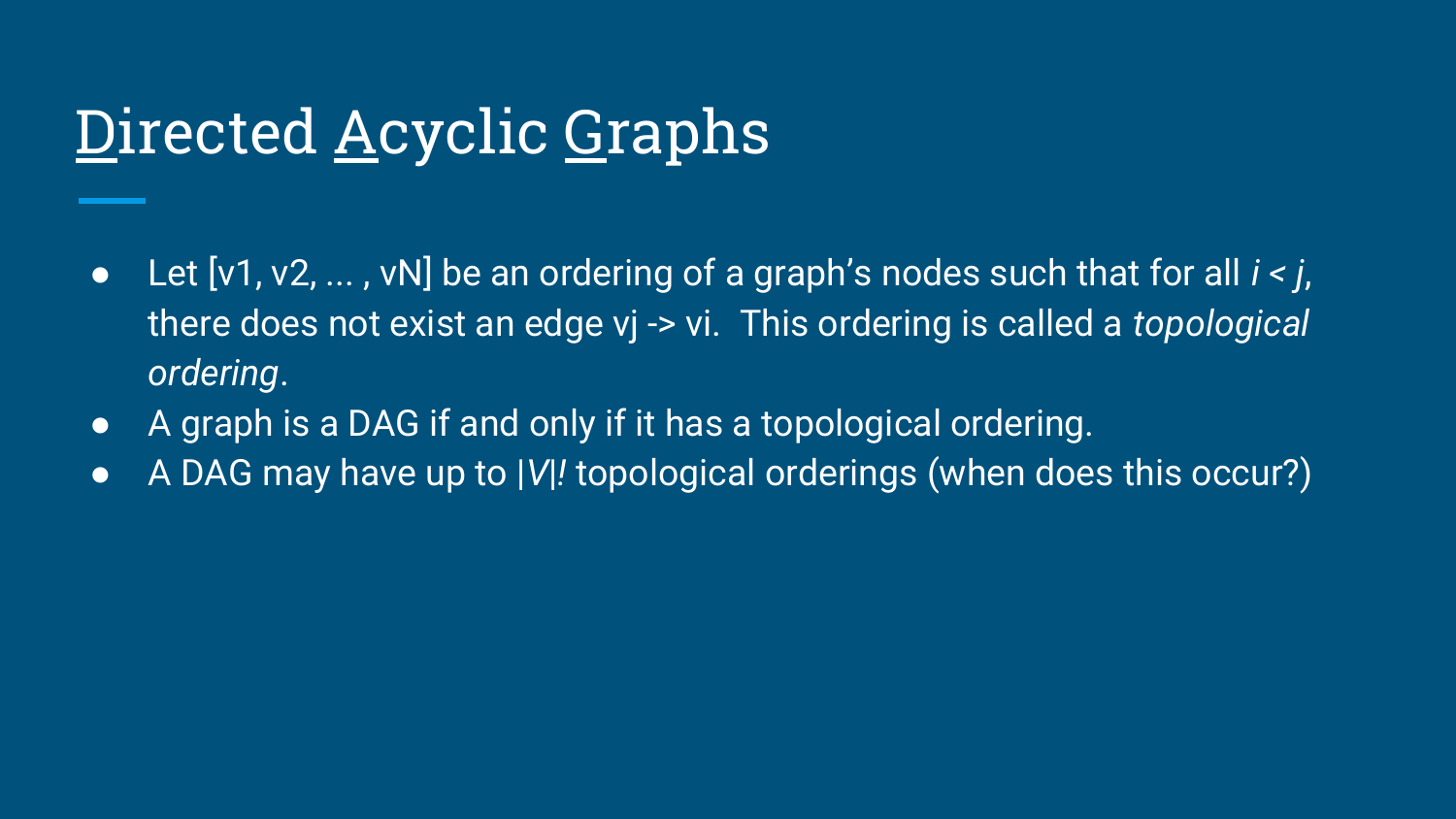### Directed <u>A</u>cyclic Graphs

- Topological sort O(|V|+|E|)
	- Not necessarily a unique ordering for a given DAG!
		- Consider the graph  $(a \rightarrow b, c \rightarrow d)$
- Tarjan's algorithm also  $O(|V|+|E|)$ 
	- Find the DAG's SCCs
- Kosaraju-Sharir algorithm also O(|V|+|E|)
	- Simpler conceptually than Tarjan's but not as practically efficient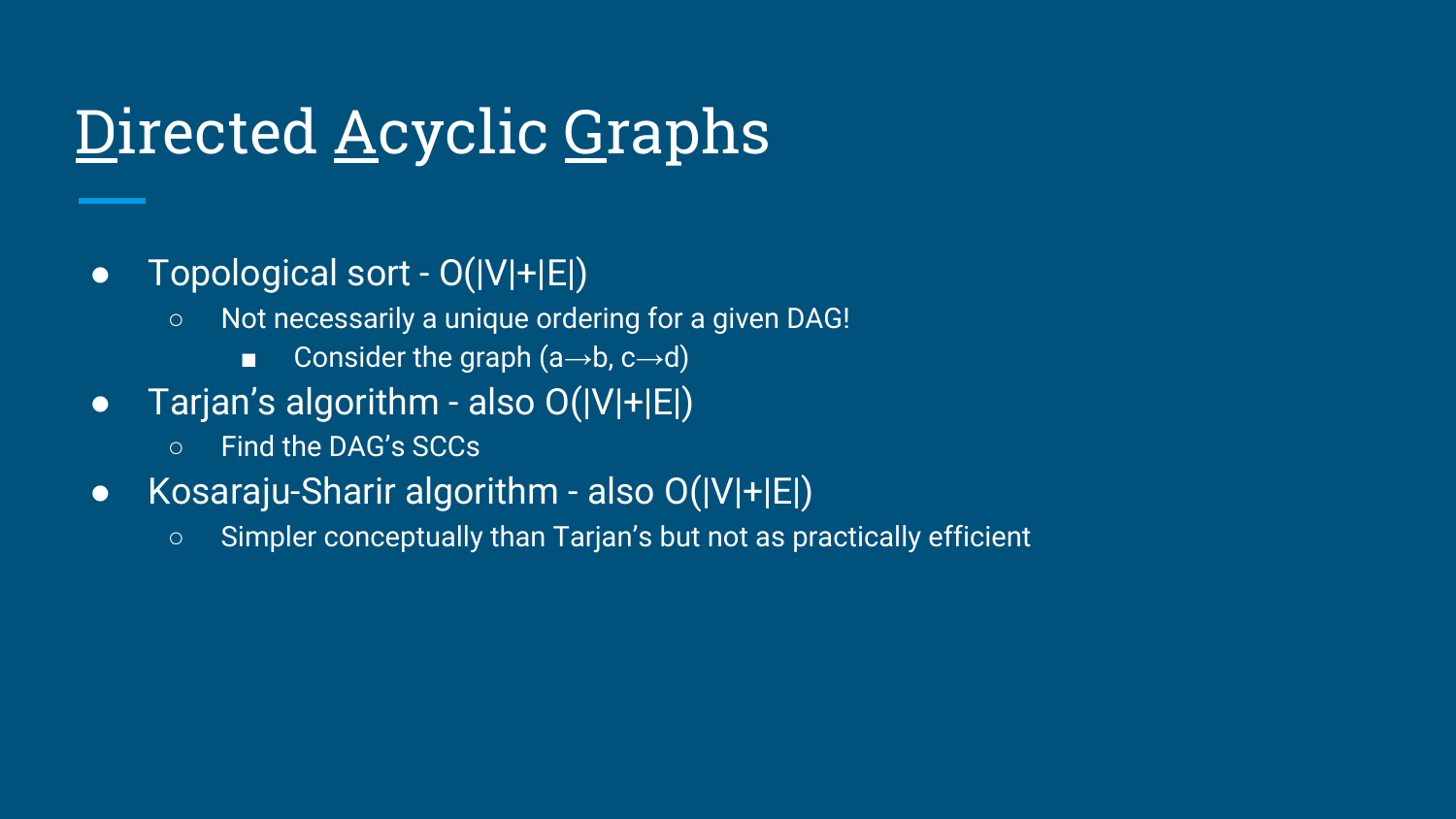#### Graph Transformations

● How you transform a problem can determine the feasibility of approaching it

- Add/delete edges?
- Add/delete vertices?
- Split undirected edge into two directed edges?
- (similar mindset to the transformation of DFAs/NFAs)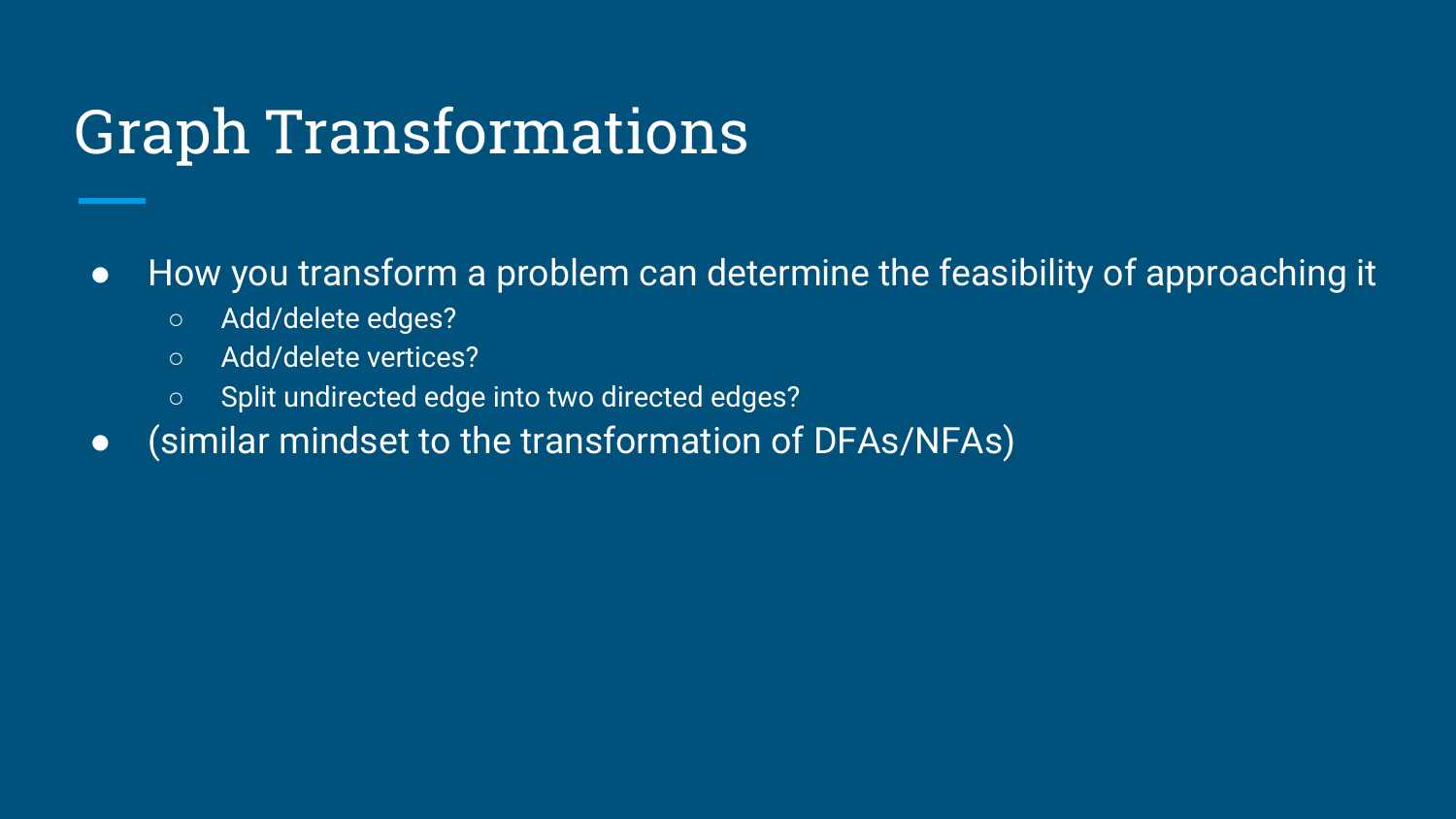Describe and analyze an efficient algorithm to determine whether a given undirected graph is bipartite.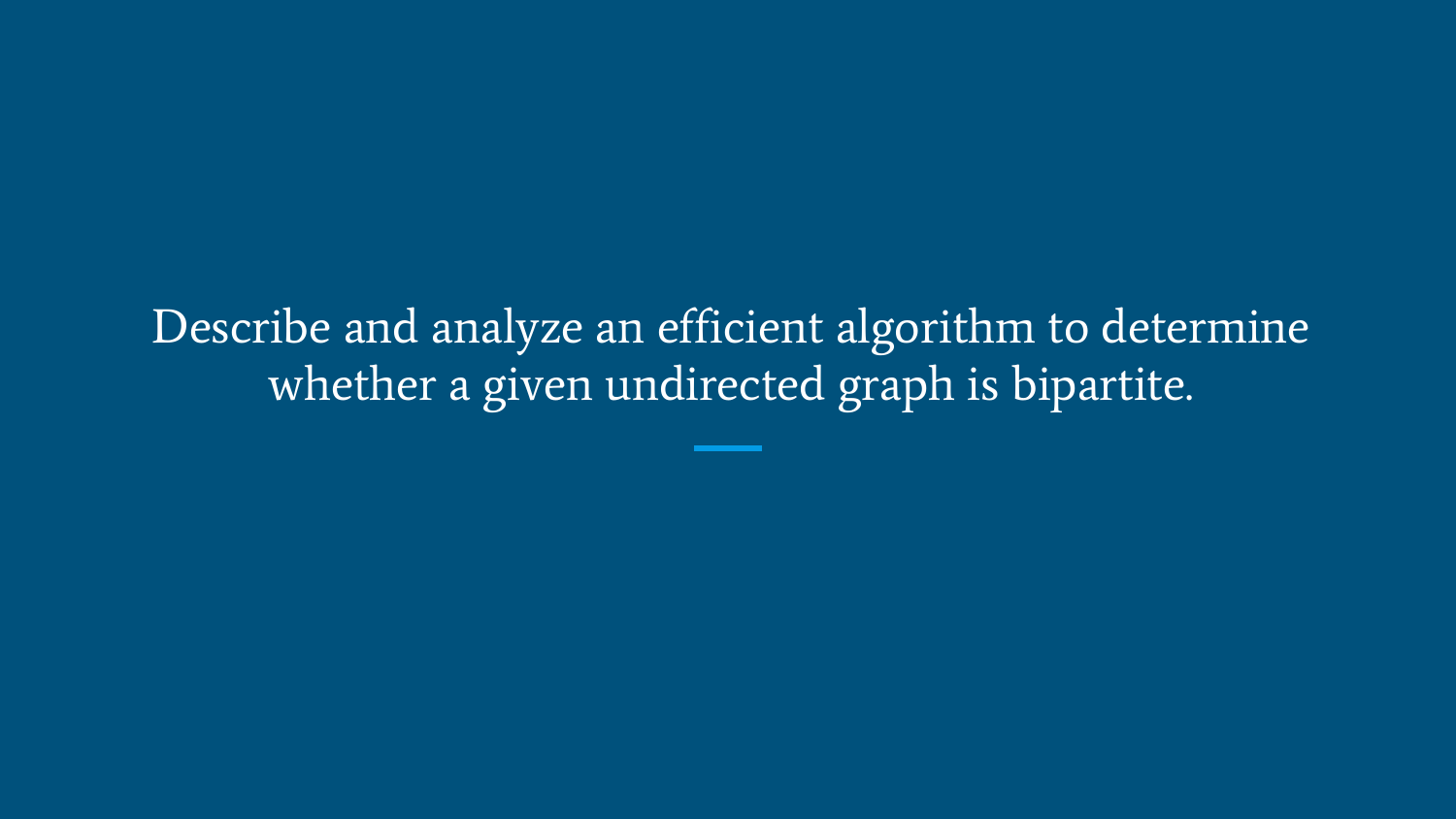A number maze is an  $n \times n$  grid of positive integers. A token starts in the upper left corner; your goal is to move the token to the lower-right corner. On each turn, you are allowed to move the token up, down, left, or right; the distance you may move the token is determined by the number on its current square. For example, if the token is on a square labeled 3, then you may move the token three steps up, three steps down, three steps left, or three steps right. However, you are never allowed to move the token off the edge of the board.

Describe and analyze an efficient algorithm that either returns the minimum number of moves required to solve a given number maze, or correctly reports that the maze has no solution.





 $A 5 \times 5$  number maze that can be solved in eight moves.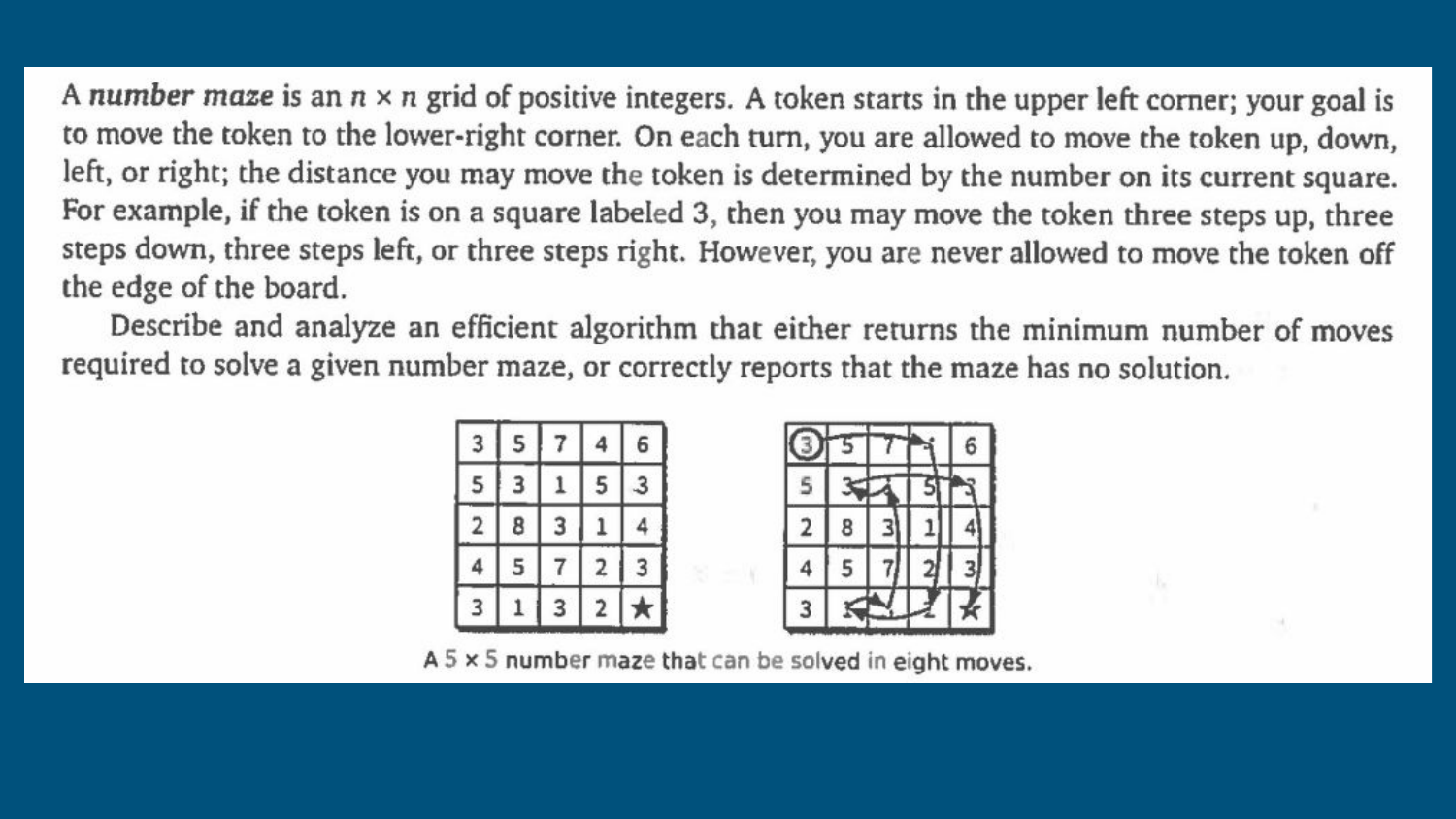Describe and analyze an algorithm to find a path in an undirected graph with exclusively positive edge weights from vertex s to vertex t with minimum total weight.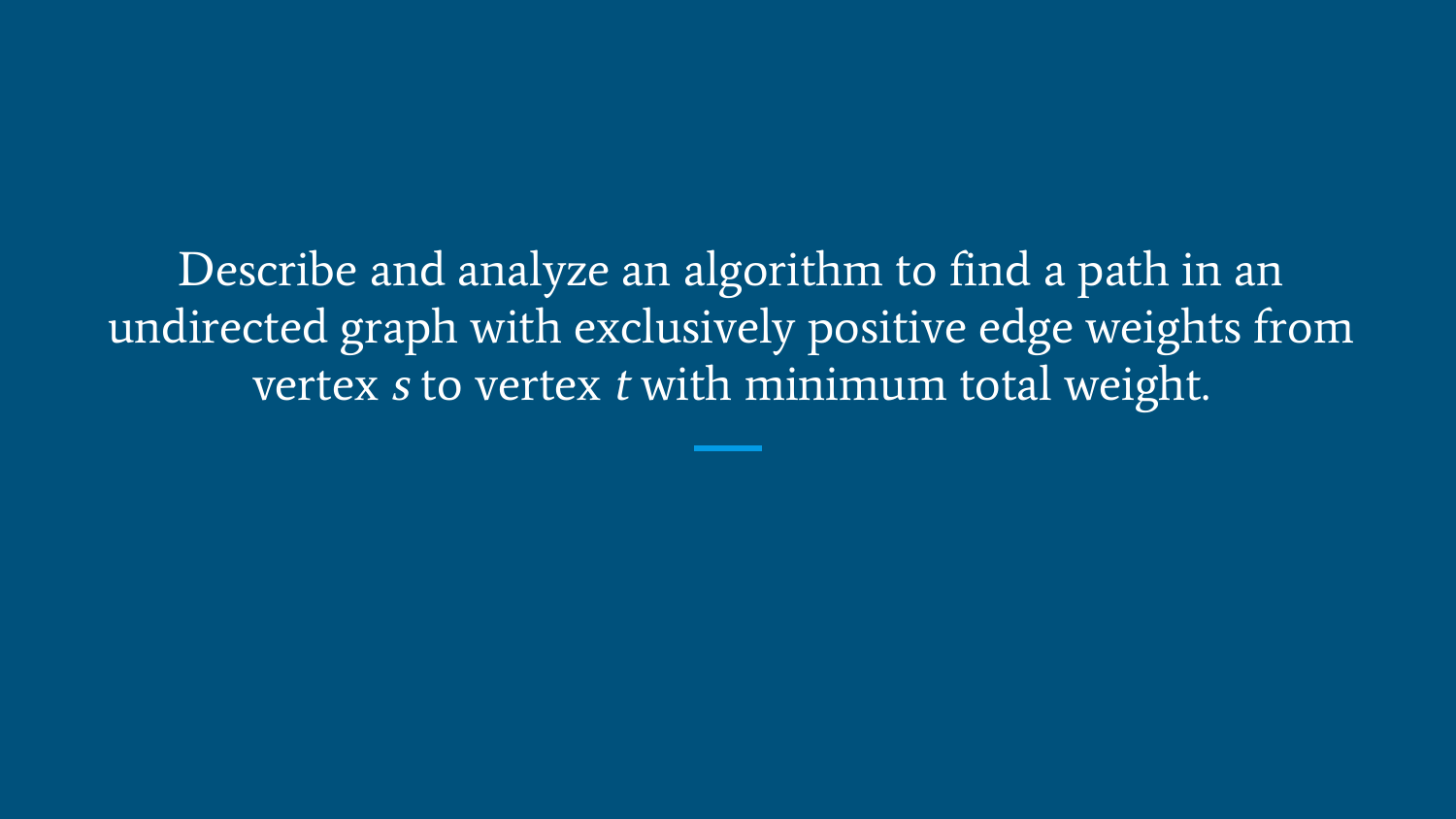Describe and analyze an algorithm to compute the shortest path in a directed graph with non-negative edge weights, built from a binary tree but adding edges from all leaves back to the root, that would be faster than Dijkstra's algorithm.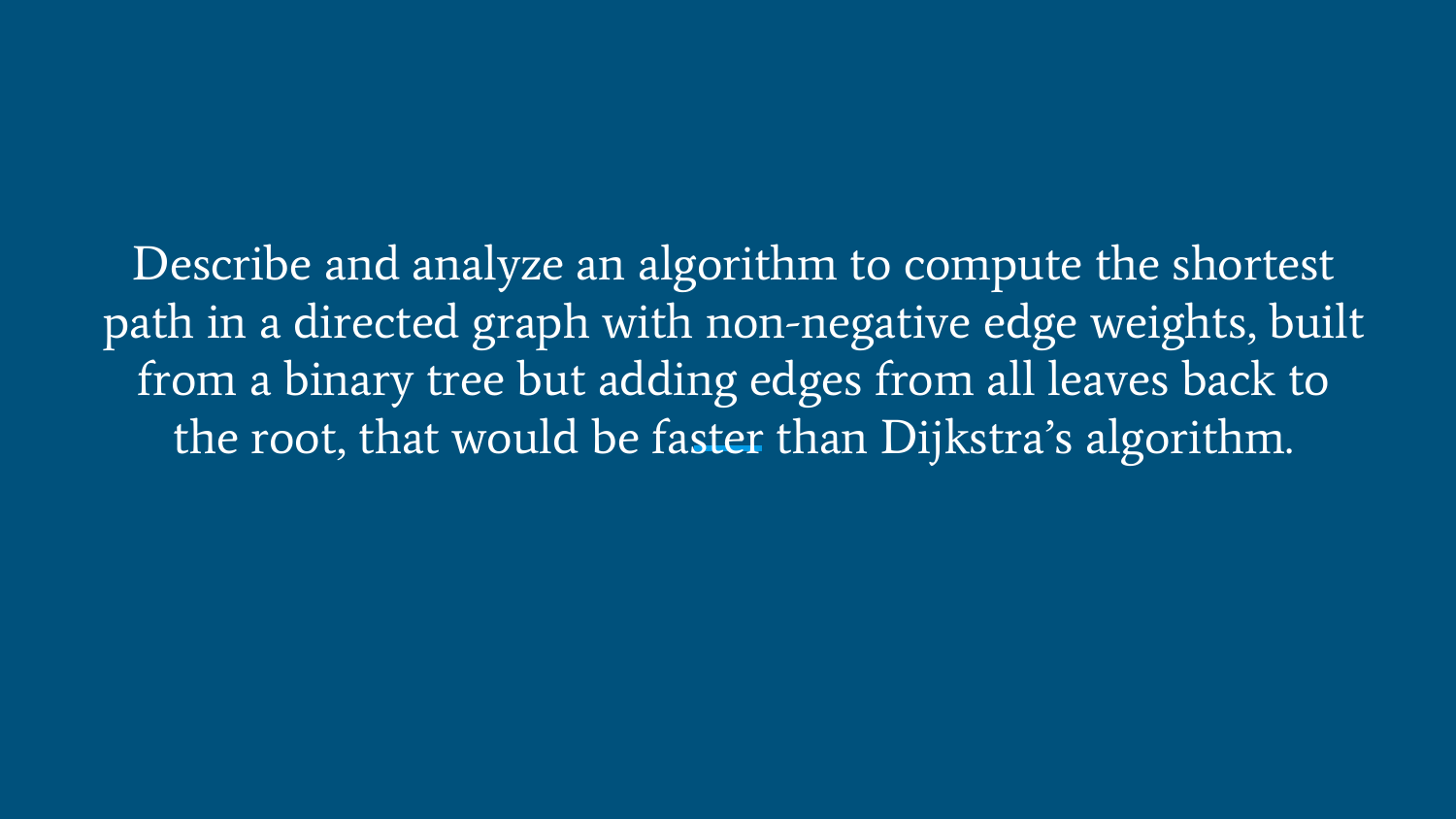You are given a DAG G with *n* vertices and *m* edges (with  $m \ge n$ ), a parameter  $k$ , and a flag  $r(v)$  which returns 1 if  $v$  is a 'router' and 0 otherwise. A 'safe' vertex can reach at least  $k$  distinct 'routers'--note that  $k$  is small compared to n.

Describe an algorithm that computes the 'safe' vertices of G.